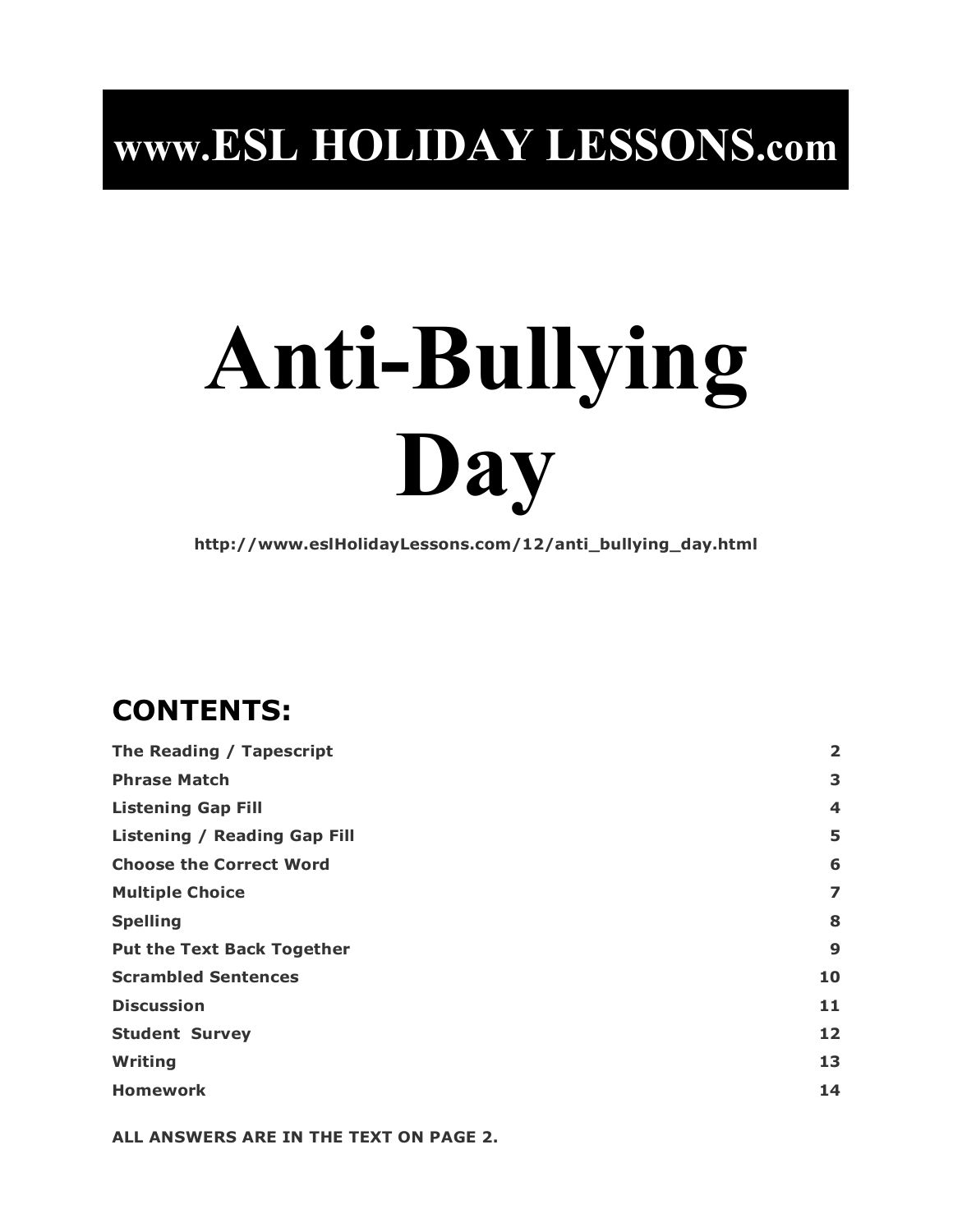## **THE READING / TAPESCRIPT**

Bullying is one of the nastier, darker sides of human nature. We see it everywhere, from our early days at school to our place of work. What is it that makes bullies want to tease, hurt, humiliate and injure others? In many cases, people who are bullied take their own lives. It's so sad this can happen in today's society. But it does happen and it's allowed to happen. Many terrible things happen in school – children are beaten every day. If this happened to an adult on the street, the bully would be called an attacker or mugger and would be arrested. In school it's called "part of growing up". The bully gets away with criminal assault; the bullied child suffers long-term physical or emotional damage.

Victims of bullies used to feel safe in their home. The school or office bully could not reach them there. This has all changed with cyberbullying. Today, cyber-bullies victimize people online. They spread malicious gossip about them on facebook and other social network sites. Bullies blackmail people, threaten them, attack their families. They feel they have a lot of power hiding behind their computer. There are many websites to help those being bullied online. A good place to start is cyberbullying.us. The link is below. On this Anti-Bullying Day, take some time to look at this site and think about how harmful all forms of bullying are. Maybe one day we can put a stop to it.

http://cyberbullying.us/blog/advice-for-adult-victims-of-cyberbullying.html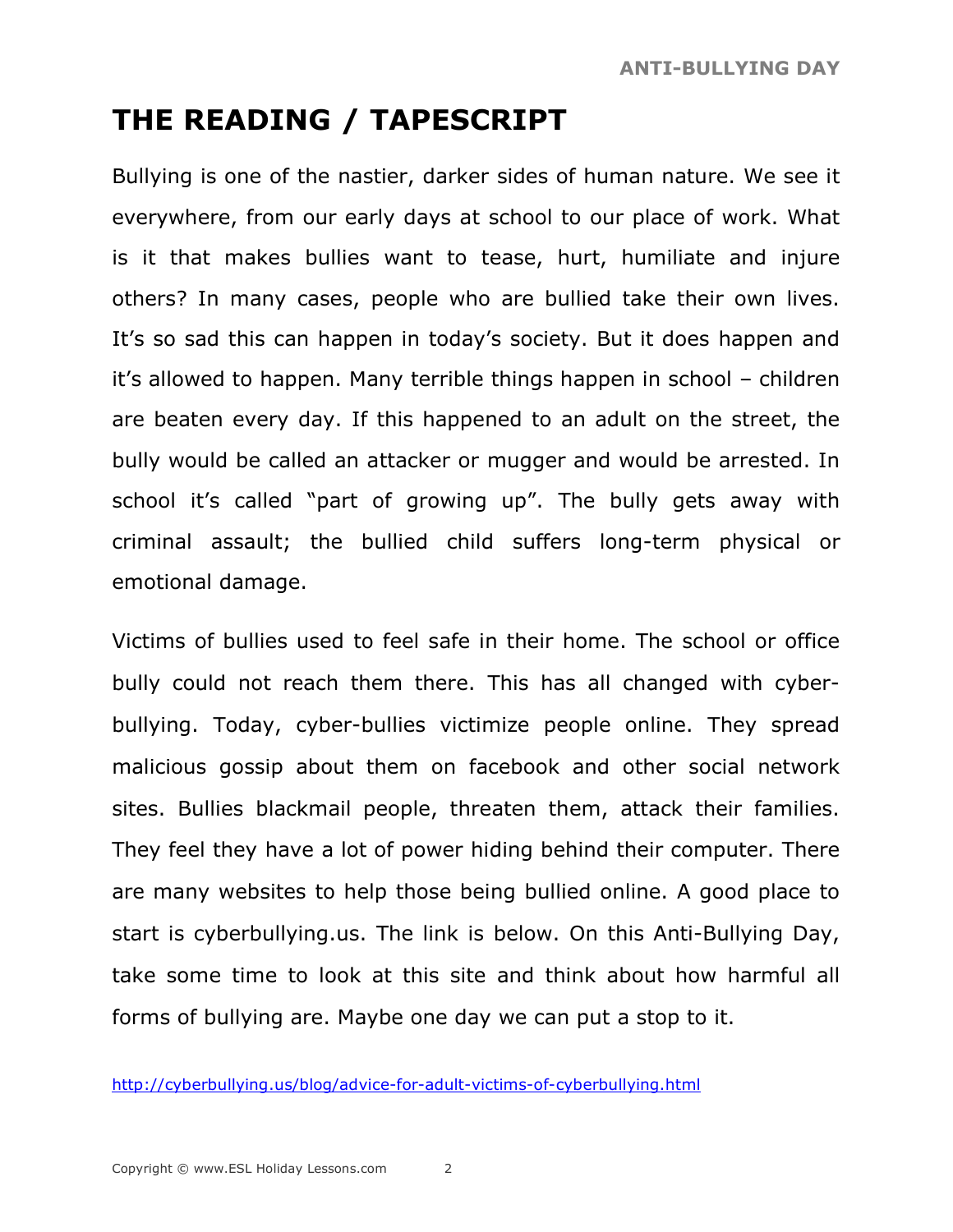## **PHRASE MATCH**

#### **Match the following phrases from the article.**

#### **Paragraph 1**

| 1. | darker sides               | a. | to happen           |
|----|----------------------------|----|---------------------|
| 2  | take their                 | b. | or emotional damage |
| 3. | it's allowed               | c. | growing up          |
| 4. | part of                    | d. | of human nature     |
| 5. | The bully gets away with   | e. | own lives           |
| 6. | suffers long-term physical | f. | criminal assault    |
|    |                            |    |                     |

#### **Paragraph 2**

| 1.             | cyber-bullies victimize     | a. | forms of bullying are |
|----------------|-----------------------------|----|-----------------------|
| $\overline{2}$ | They spread                 | b. | people online         |
| 3.             | hiding behind               | c. | being bullied online  |
| 4.             | websites to help those      | d. | a stop to it          |
| 5.             | think about how harmful all | e. | their computer        |
| 6.             | one day we can put          | f. | malicious gossip      |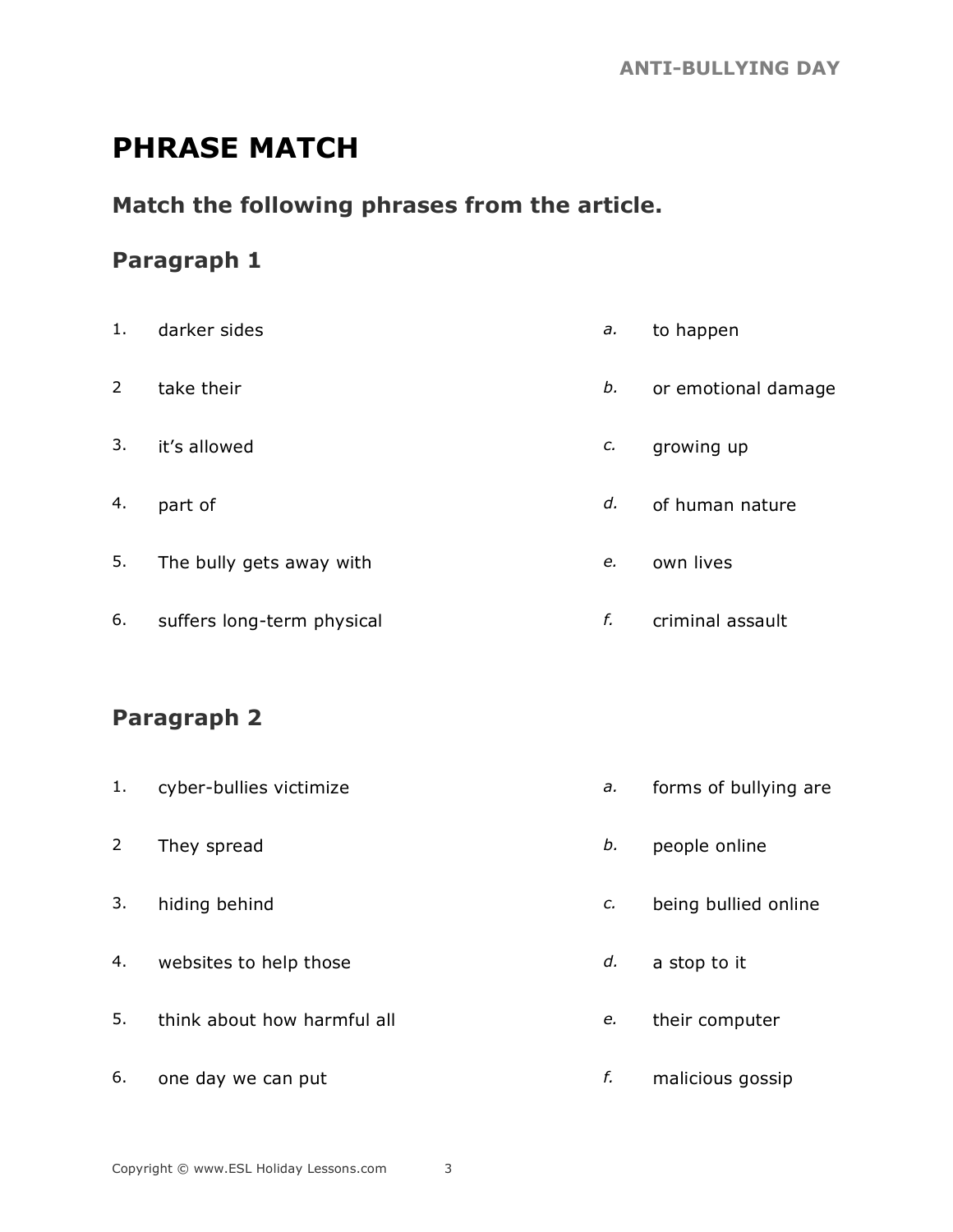### **LISTENING GAP FILL**

Bullying is one **Example 20** Sides of human nature. We see it everywhere, from our early days at school to our place of work. What is it that makes bullies \_\_\_\_\_\_\_\_\_\_\_\_\_\_\_\_\_\_\_\_\_\_\_ humiliate and injure others? In many cases, people who are bullied \_\_\_\_\_\_\_\_\_\_\_\_\_\_\_\_\_\_\_\_\_\_\_. It's so sad this can happen in today's society. But it does happen and it's the society. But it does happen and it's Many terrible things happen in school – children are beaten every day. If this happened to an adult on the street, the bully would be called an attacker or mugger \_\_\_\_\_\_\_\_\_\_\_\_\_\_\_\_\_\_\_\_\_\_\_\_\_\_\_\_\_\_. In school it's called "part of growing up". The bully gets away with criminal assault; the bullied child \_\_\_\_\_\_\_\_\_\_\_\_\_\_\_\_\_\_\_\_\_\_\_\_\_\_\_\_ physical or emotional damage. Victims of bullies \_\_\_\_\_\_\_\_\_\_\_\_\_\_\_\_\_\_\_\_\_\_\_\_\_\_\_\_ in their home. The school or office bully could not reach them there. This has all changed with cyber-bullying. Today, cyber-\_\_\_\_\_\_\_\_\_\_\_\_\_\_\_\_\_\_\_\_\_\_\_ online. They spread malicious gossip about them on facebook and other social network sites. \_\_\_\_\_\_\_\_\_\_\_\_\_\_\_\_\_\_\_\_\_\_\_\_\_\_, threaten them, attack their families. They feel they have a lot their computer. There are many websites to and a good place to start is cyberbullying.us. The link is below. On this Anti-Bullying Day, take some time to look at this site and think about **EXECUTE:** Of bullying are. Maybe one day we can

put a stop to it.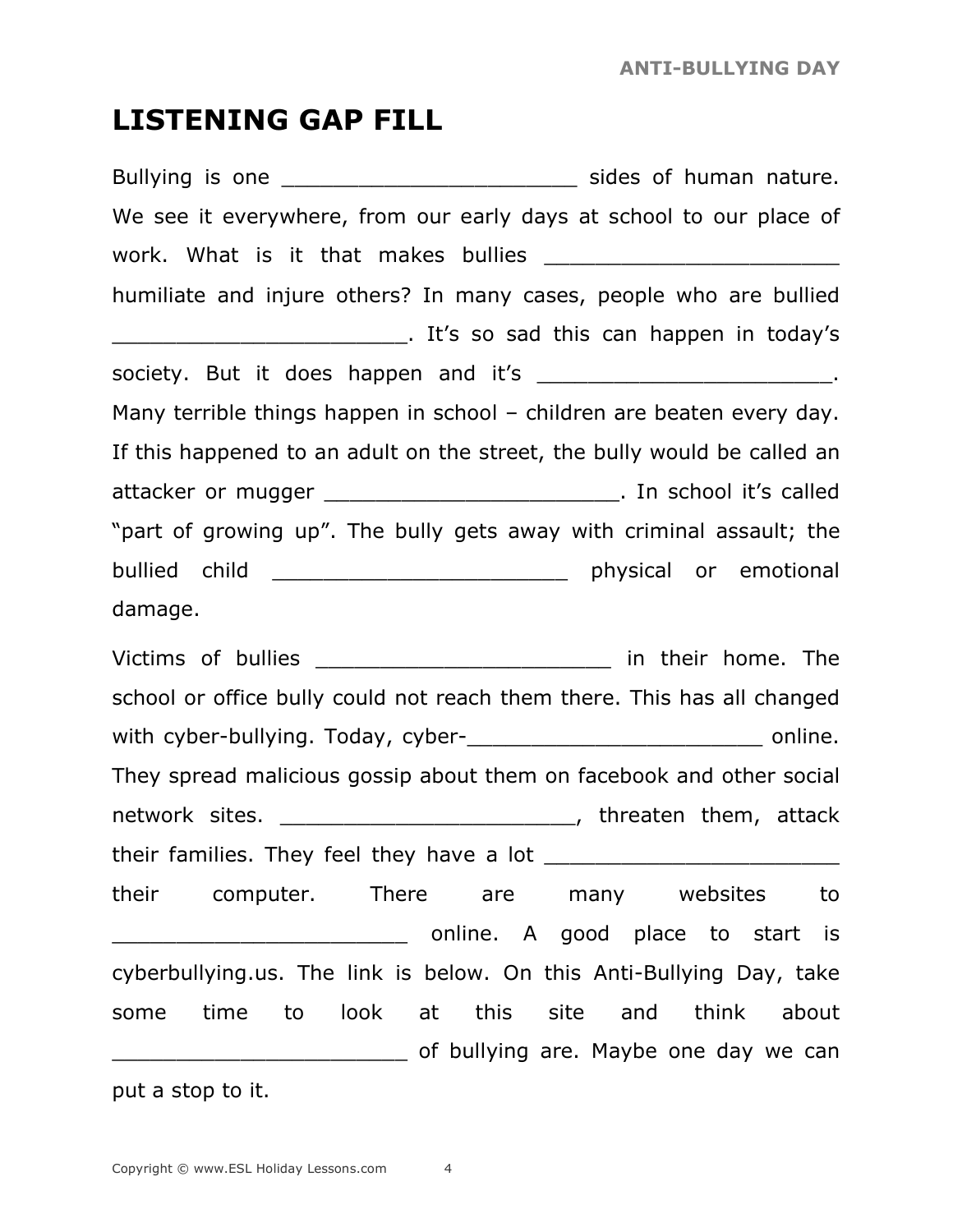## **WHILE READING / LISTENING GAP FILL**

#### **Put the words into the gaps in the text.**

Bullying is one of the \_\_\_\_\_\_\_\_\_\_\_\_\_, darker sides of human nature. We see it everywhere, from our early days at school to our \_\_\_\_\_\_\_\_\_\_\_\_ of work. What is it that makes bullies want to tease, hurt, \_\_\_\_\_\_\_\_\_\_\_\_ and injure others? In many cases, people who are bullied \_\_\_\_\_\_\_\_\_\_\_\_\_ their own lives. It's so sad this can happen in today's society. But it does happen and it's allowed to happen. Many \_\_\_\_\_\_\_\_\_\_\_\_ things happen in school – children are beaten every day. If this happened to an **The street, the bully would be called an attacker** or mugger and would be arrested. In school it's called "part of \_\_\_\_\_\_\_\_\_\_\_\_ up". The bully gets away with criminal assault; the bullied child suffers long-\_\_\_\_\_\_\_\_\_\_\_\_ physical or emotional damage. *place term terrible humiliate nastier growing take adult*

Victims of bullies used to \_\_\_\_\_\_\_\_\_\_\_\_\_\_\_\_\_\_\_\_\_ safe in their home. The school or office bully could not \_\_\_\_\_\_\_\_\_\_\_\_\_\_\_\_ them there. This has all changed with cyber-bullying. Today, cyber-bullies \_\_\_\_\_\_\_\_\_\_\_\_ people online. They \_\_\_\_\_\_\_\_\_\_\_\_ malicious gossip about them on facebook and other social network sites. Bullies blackmail people, threaten them, attack their families. They feel they have a lot of \_\_\_\_\_\_\_\_\_\_\_\_ hiding behind their computer. There are many websites to help those being bullied online. A good place to \_\_\_\_\_\_\_\_\_\_\_\_ is cyberbullying.us. The link is below. On this Anti-Bullying Day, take some time to look at this site and think about how harmful all \_\_\_\_\_\_\_\_\_\_\_\_ of bullying are. Maybe one day we can \_\_\_\_\_\_\_\_\_\_\_\_\_\_\_\_ a stop to it. *spread reach start feel put power victimize forms*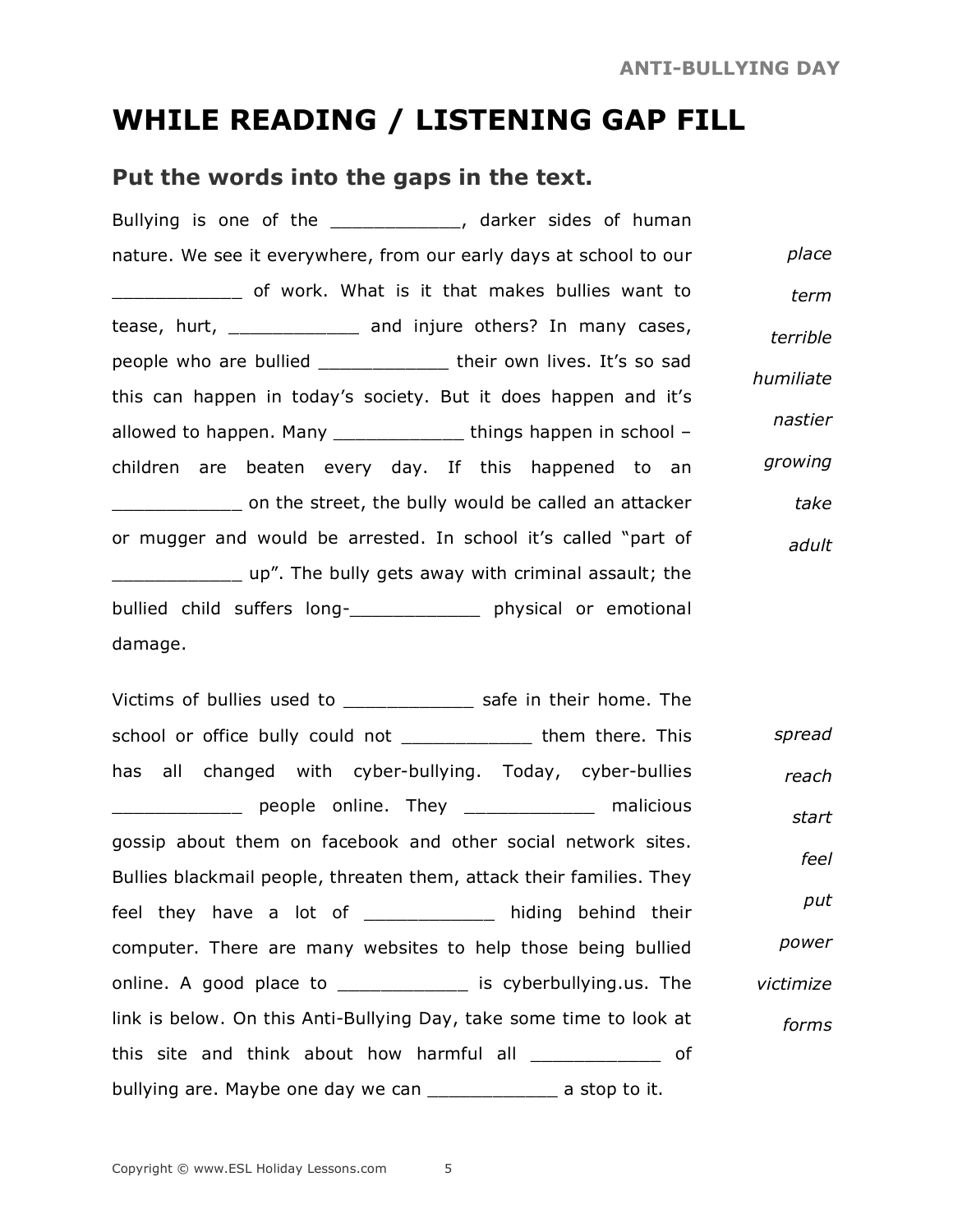## **CHOOSE THE CORRECT WORD Delete the wrong word in each of the pairs of** *italics***.**

Bullying is one of the nastier, *darkly / darker* sides of human nature. We see it everywhere, from our *early / fast* days at school to our place of work. What is it that *makes / takes* bullies want to tease, hurt, humiliate and injure others? In many cases, people who are bullied *give / take* their own lives. It's so sad this can happen in today's society. But it does happen and it's allowed to happen. Many *terribly / terrible* things happen in school – children are beaten every day. If this happened to an adult on the street, the bully would be *calls / called* an attacker or mugger and would be arrested. In school it's called "part of growing up". The bully gets *away / around* with criminal assault; the bullied child suffers long-term physical or emotional *damaged / damage*.

Victims of bullies used to feel *safe / safety* in their home. The school or office bully could not reach them *here / there*. This has all changed with cyber-bullying. Today, cyber-bullies *victims / victimize* people online. They *spared / spread* malicious gossip about them on facebook and other social network sites. Bullies blackmail people, threaten them, attack their families. They feel they have a *lot / loads* of power hiding behind their computer. There are many websites to help those *being / were* bullied online. A good place to start is cyberbullying.us. The link is *down / below*. On this Anti-Bullying Day, take some time to look at this site and think about how harmful all forms of bullying are. Maybe one day we can *put / take* a stop to it.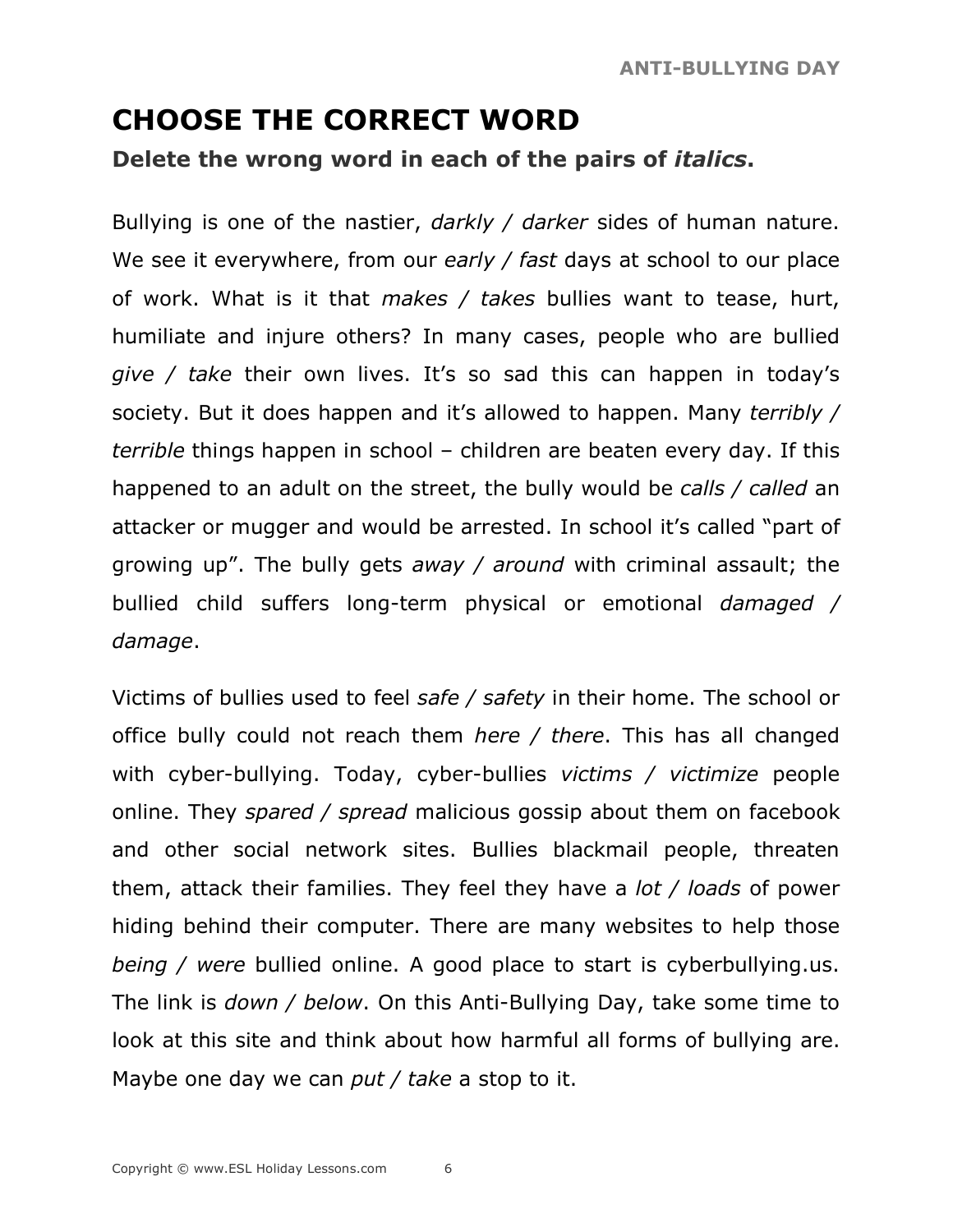## **MULTIPLE CHOICE**

Bullying is one of the nastier,  $(1)$  sides of human nature. We see it everywhere, from our early days at school to our place of work. What is it that makes bullies want to tease, hurt, humiliate and (2) \_\_\_\_ others? In many cases, people who are bullied (3) their own lives. It's so sad this can happen in today's society. But it does happen and it's allowed to happen. Many terrible things happen in school – children are  $(4)$  every day. If this happened to an adult on the street, the bully would be called an attacker or mugger and would be arrested. In school it's called "part of (5) \_\_\_ up". The bully gets away with criminal assault; the bullied child (6) \_\_\_ long-term physical or emotional damage.

Victims of bullies used to feel (7) \_\_\_ in their home. The school or office bully could not reach them there. This has all changed with cyber-bullying. Today, cyber-bullies (8) beople online. They (9) malicious gossip about them on facebook and other social network sites. Bullies blackmail people, threaten them, attack their families. They feel they have a lot of power (10) \_\_\_ behind their computer. There are many websites to help those being bullied online. A good place to start is cyberbullying.us. The link is  $(11)$   $\quad$ . On this Anti-Bullying Day, take some time to look at this site and think about how harmful all forms of bullying are. Maybe one day we can  $(12)$  a stop to it.

#### **Put the correct words from this table into the article.**

| 1.  | (a) | darkly  | (b) | darker      | (c) | darkness   | (d) | darken    |
|-----|-----|---------|-----|-------------|-----|------------|-----|-----------|
| 2.  | (a) | injure  | (b) | injures     | (c) | injury     | (d) | injuries  |
| 3.  | (a) | make    | (b) | fake        | (c) | bake       | (d) | take      |
| 4.  | (a) | beating | (b) | beats       | (c) | beaten     | (d) | beat      |
| 5.  | (a) | growth  | (b) | grows       | (c) | growing    | (d) | grown     |
| 6.  | (a) | suffers | (b) | abuses      | (c) | sends      | (d) | hurts     |
| 7.  | (a) | safety  | (b) | safe        | (c) | safely     | (d) | safes     |
| 8.  | (a) | victims | (b) | victimizing | (c) | victim     | (d) | victimize |
| 9.  | (a) | spared  | (b) | speed       | (c) | spread     | (d) | speared   |
| 10. | (a) | hiding  | (b) | standing    | (c) | working    | (d) | coming    |
| 11. | (a) | down    | (b) | below       | (c) | decreasing | (d) | less      |

12. (a) get (b) have (c) be (d) put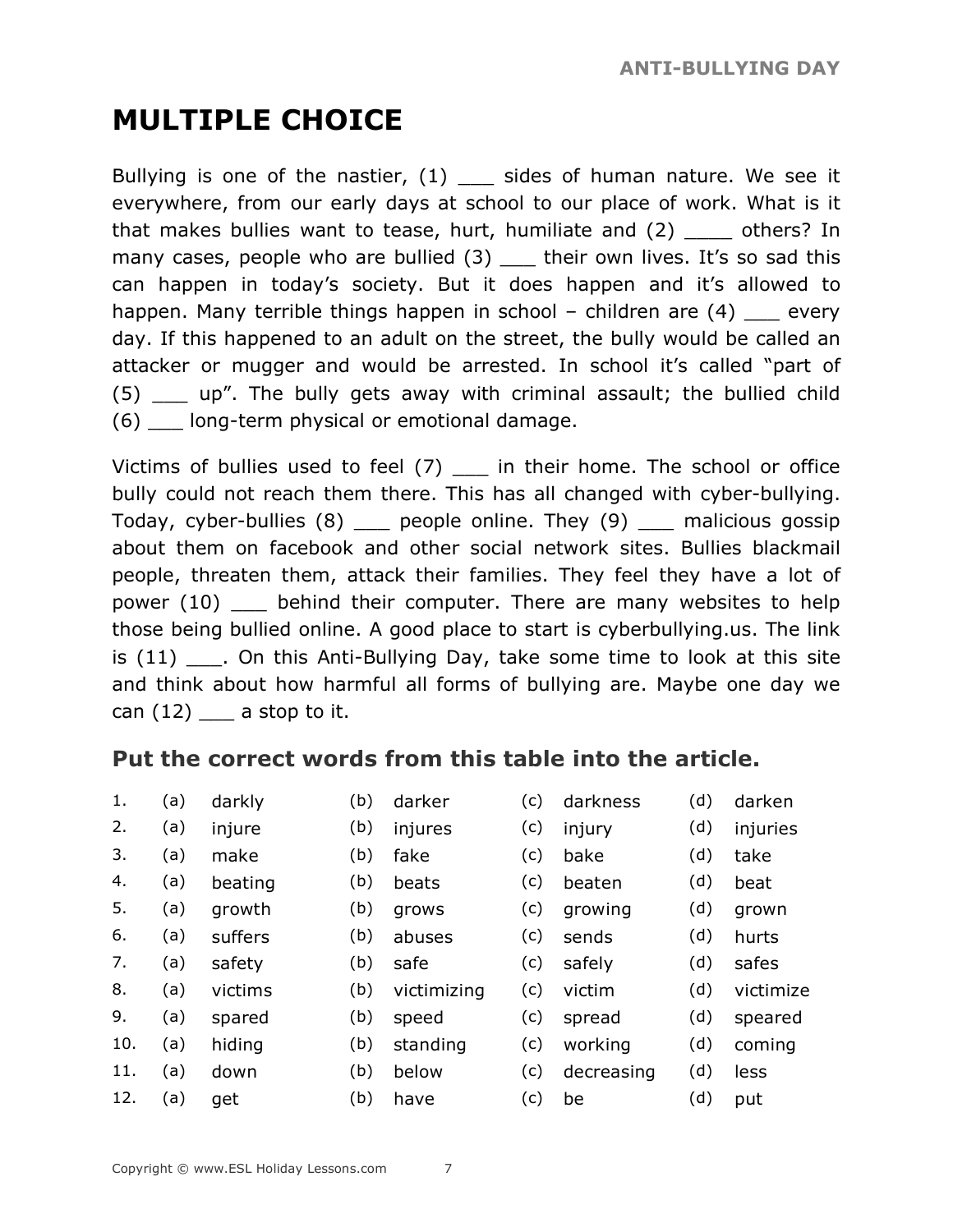## **SPELLING**

**Spell the jumbled words (from the text) correctly.**

#### **Paragraph 1**

- 1. the asnteri, darker sides
- 2. human neaurt
- 3. elhiaumti and injure others
- 4. brerliet things happen
- 5. an atetckar or mugger
- 6. physical or **amnotello** damage

#### **Paragraph 2**

- 7. icvstmi of bullies
- 8. could not recha them
- 9. spread malicious sqipso
- 10. Bullies mblikalac people
- 11. dnigih behind their computer
- 12. think about how furhlam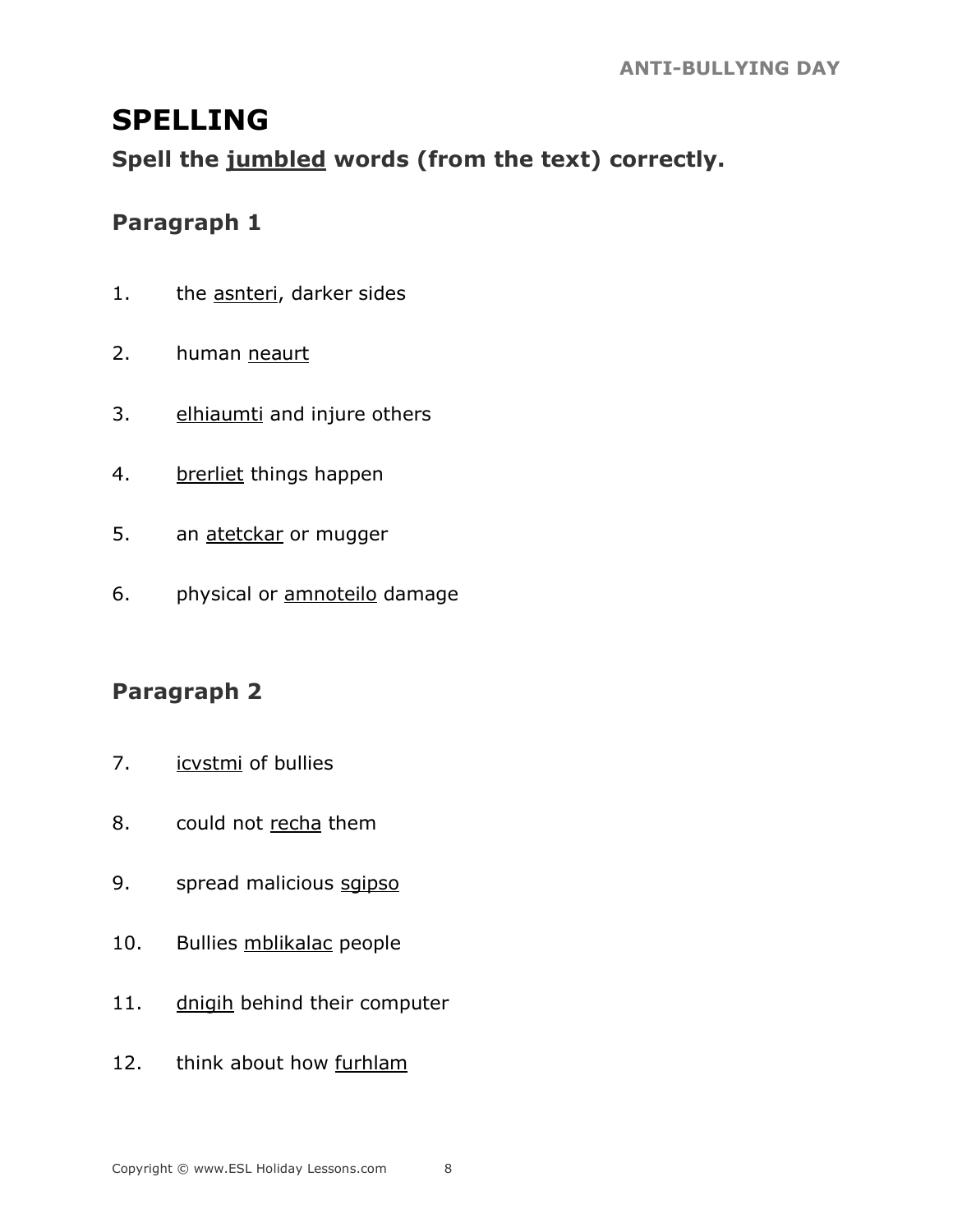## **PUT THE TEXT BACK TOGETHER**

#### **Number these lines in the correct order.**

- () allowed to happen. Many terrible things happen in school children are beaten
- ( ) mugger and would be arrested. In school it's called "part of growing up". The bully gets away with criminal
- ( ) computer. There are many websites to help those being bullied online. A good place to start is cyberbullying.us. The link is
- ( ) assault; the bullied child suffers long-term physical or emotional damage.
- ( ) Victims of bullies used to feel safe in their home. The school or office bully could not
- () reach them there. This has all changed with cyber-bullying. Today, cyber-bullies victimize people
- $($ ) all forms of bullying are. Maybe one day we can put a stop to it.
- $($ ) every day. If this happened to an adult on the street, the bully would be called an attacker or
- ( ) online. They spread malicious gossip about them on facebook and other social network sites. Bullies blackmail
- ( ) people, threaten them, attack their families. They feel they have a lot of power hiding behind their
- () their own lives. It's so sad this can happen in today's society. But it does happen and it's
- ( *1* ) Bullying is one of the nastier, darker sides of human nature. We see it everywhere, from our early days at school to our place of
- ( ) work. What is it that makes bullies want to tease, hurt, humiliate and injure others? In many cases, people who are bullied take
- () below. On this Anti-Bullying Day, take some time to look at this site and think about how harmful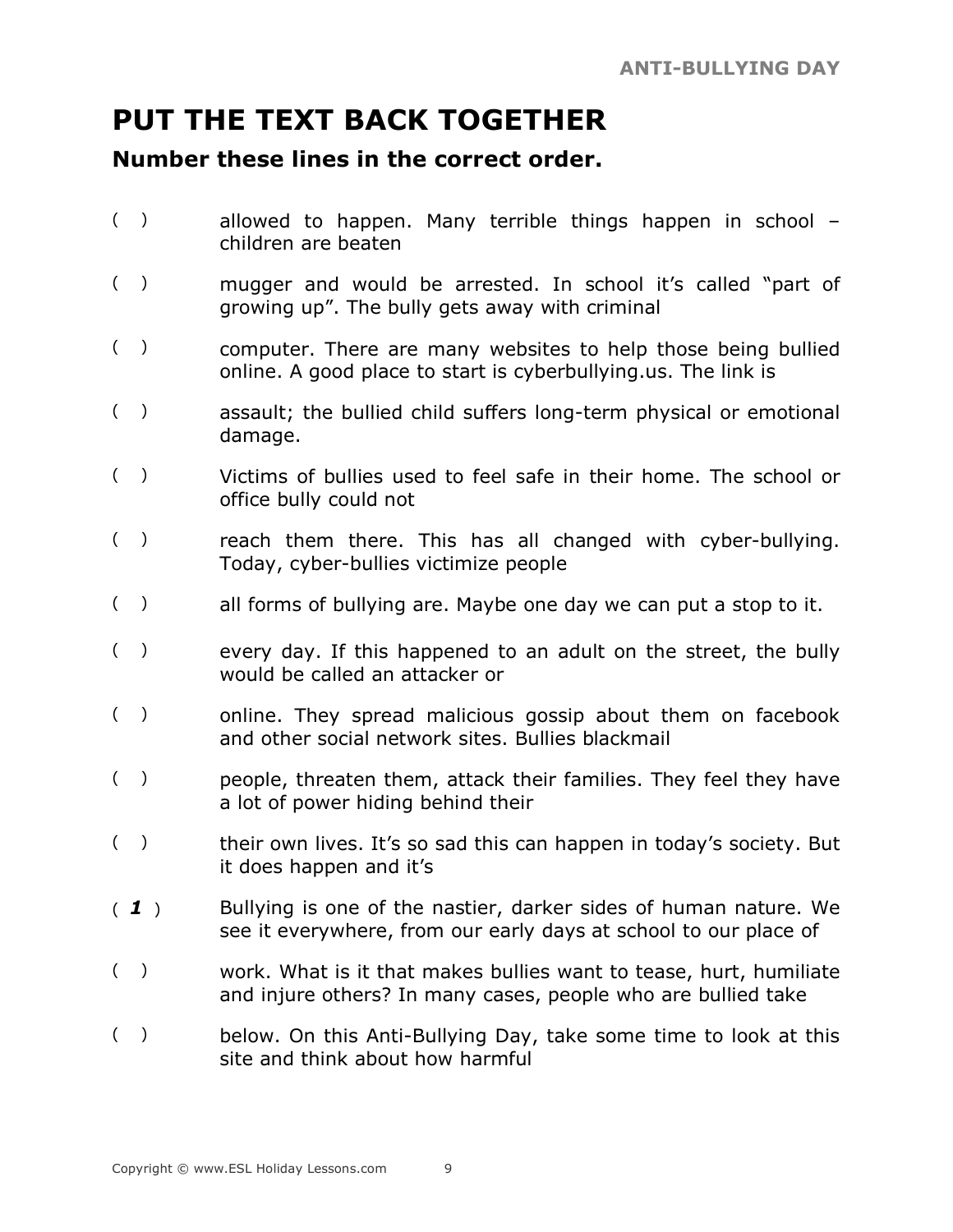## **SCRAMBLED SENTENCES**

**With a partner, put the words back into the correct order.**

| 1. human nature One of the nastier, darker sides of.   |
|--------------------------------------------------------|
| 2. early our From work of place our to school at days. |
| 3. lives bullied take People their who own are.        |
| 4. things in terrible happen school Many.              |
| 5. gets bully The assault criminal with away.          |
| 6. to used bullies of Victims safe feel.               |
| 7. all bullying changed with This cyber has -.         |
| 8. gossip malicious Spread facebook on them about.     |
| 9. a They lot feel of they power have.                 |
| 10. how forms are about all bullying Think harmful of. |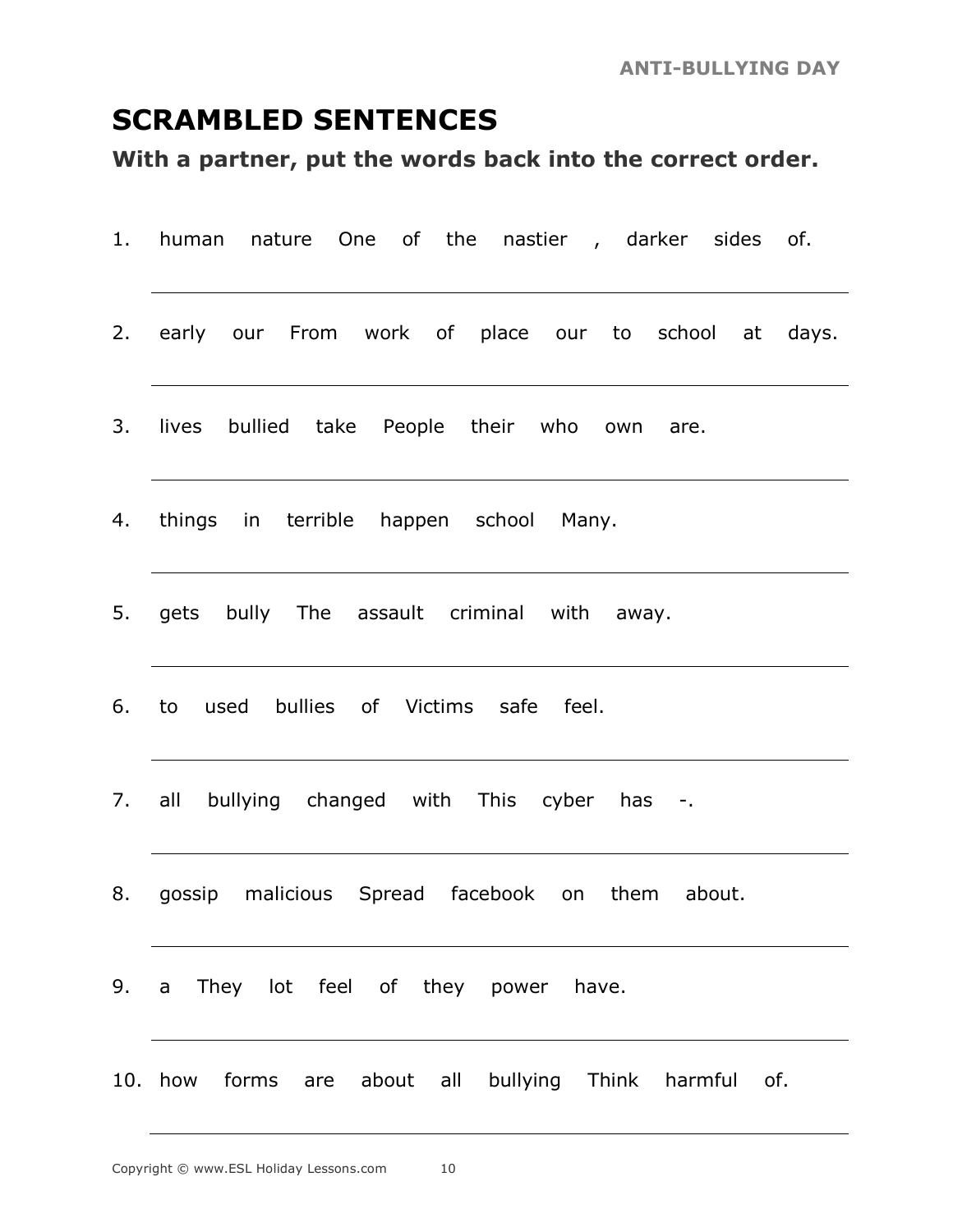## **DISCUSSION** (Write your own questions) **STUDENT A's QUESTIONS (Do not show these to student B)**

| 1. |                                                                                                                       |  |  |
|----|-----------------------------------------------------------------------------------------------------------------------|--|--|
| 2. |                                                                                                                       |  |  |
| 3. | <u> 1980 - Jan Samuel Barbara, margaret e</u> n 1980 eta eta batean batean batean batean batean batean batean batean  |  |  |
| 4. |                                                                                                                       |  |  |
| 5. | <u> 1980 - Jan Barbarat, martin dina masjid a shekara ta 1980 a shekara ta 1980 a shekara ta 1980 a shekara ta 19</u> |  |  |
| 6. |                                                                                                                       |  |  |

Copyright © www.ESL Holiday Lessons.com

**ANTI-BULLYING DAY** 

## **DISCUSSION** (Write your own questions) **STUDENT B's QUESTIONS (Do not show these to student A)**

| 1. |                                                                                                                      |  |  |  |
|----|----------------------------------------------------------------------------------------------------------------------|--|--|--|
| 2. | <u> 1980 - Andrea Andrew Maria (h. 1980).</u>                                                                        |  |  |  |
| 3. | <u> 1980 - Andrea Andrew Maria (h. 1980).</u>                                                                        |  |  |  |
|    |                                                                                                                      |  |  |  |
| 4. |                                                                                                                      |  |  |  |
| 5. | <u> 1980 - Jan Barnett, mars eta bat erroman erroman ez arte eta bat erroman ez arte eta bat erroman ez arte eta</u> |  |  |  |
| 6. |                                                                                                                      |  |  |  |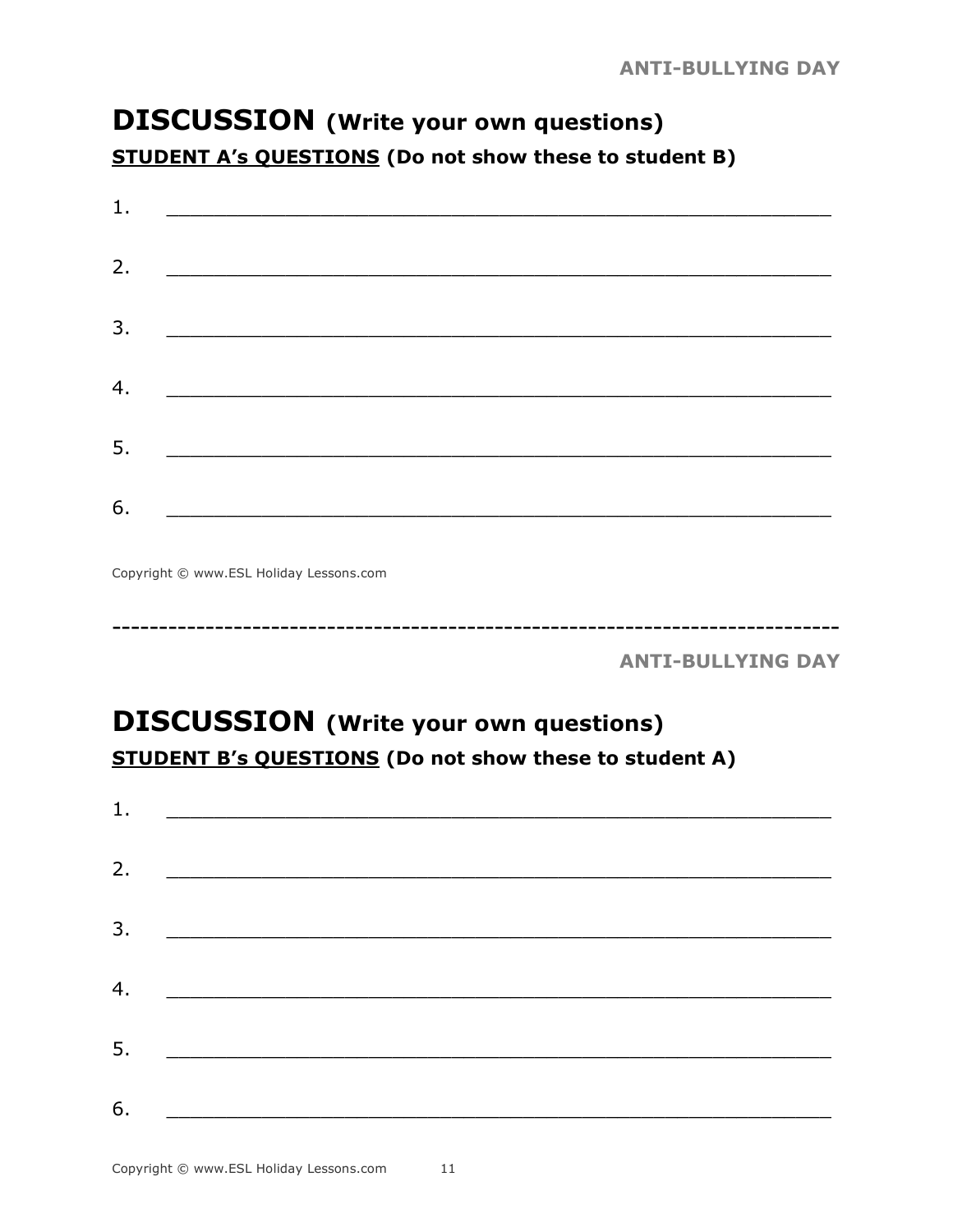## **THE ANTI-BULLYING DAY SURVEY**

**Write five questions bullying in the table. Do this in pairs/groups. Each student must write the questions on his / her own paper.**

**Without your partner, interview other students. Write down their answers.**

|      | STUDENT 1 | STUDENT 2 | STUDENT 3 |
|------|-----------|-----------|-----------|
| Q.1. |           |           |           |
| Q.2. |           |           |           |
| Q.3. |           |           |           |
| Q.4. |           |           |           |
| Q.5. |           |           |           |

**Return to your original partner(s) and share and talk about what you found out. Make mini-presentations to other groups on your findings.**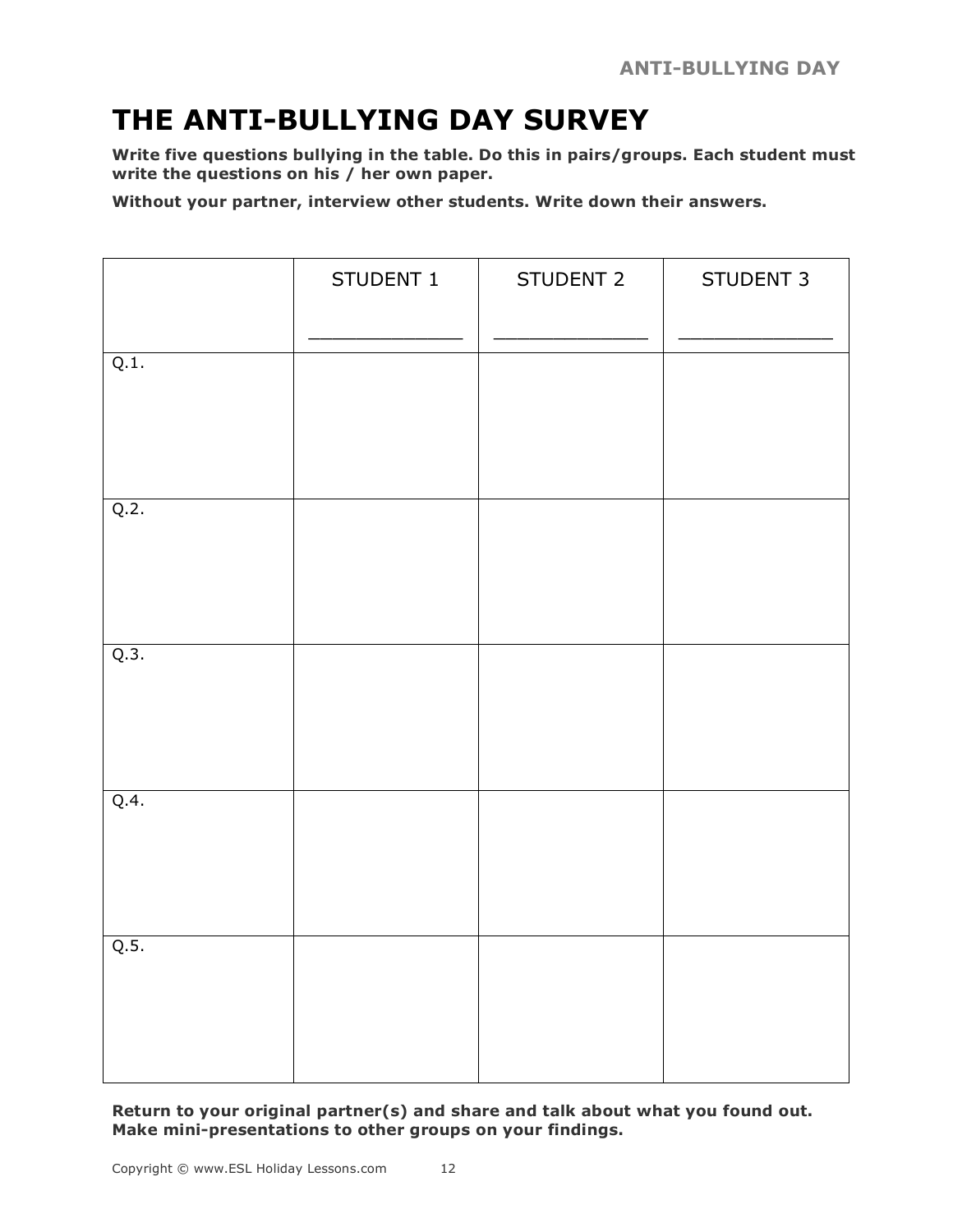## **WRITING**

Write about bullying for 10 minutes. Show your partner your paper. Correct each other's work.